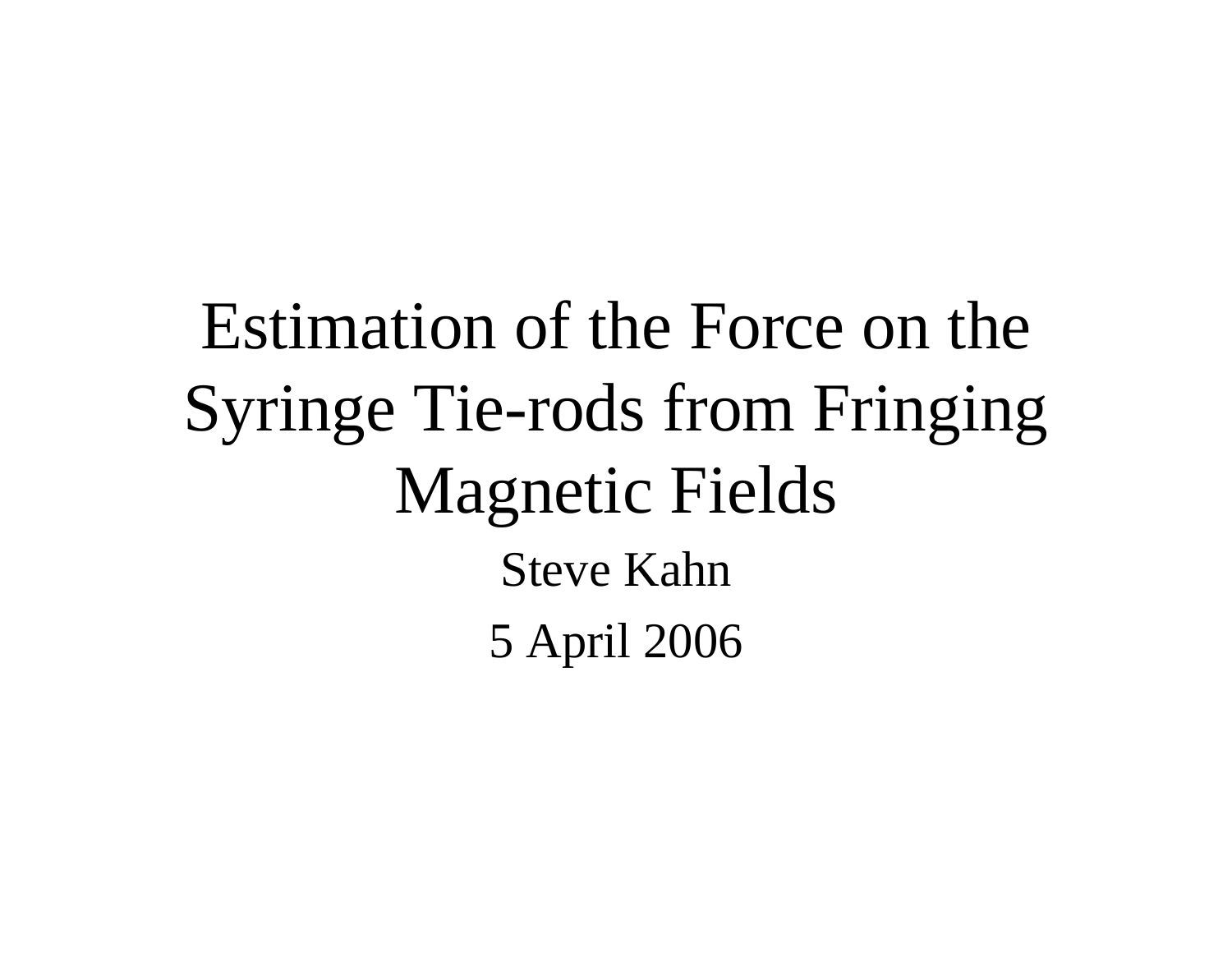# **MERIT Side View**

Tie-rod location







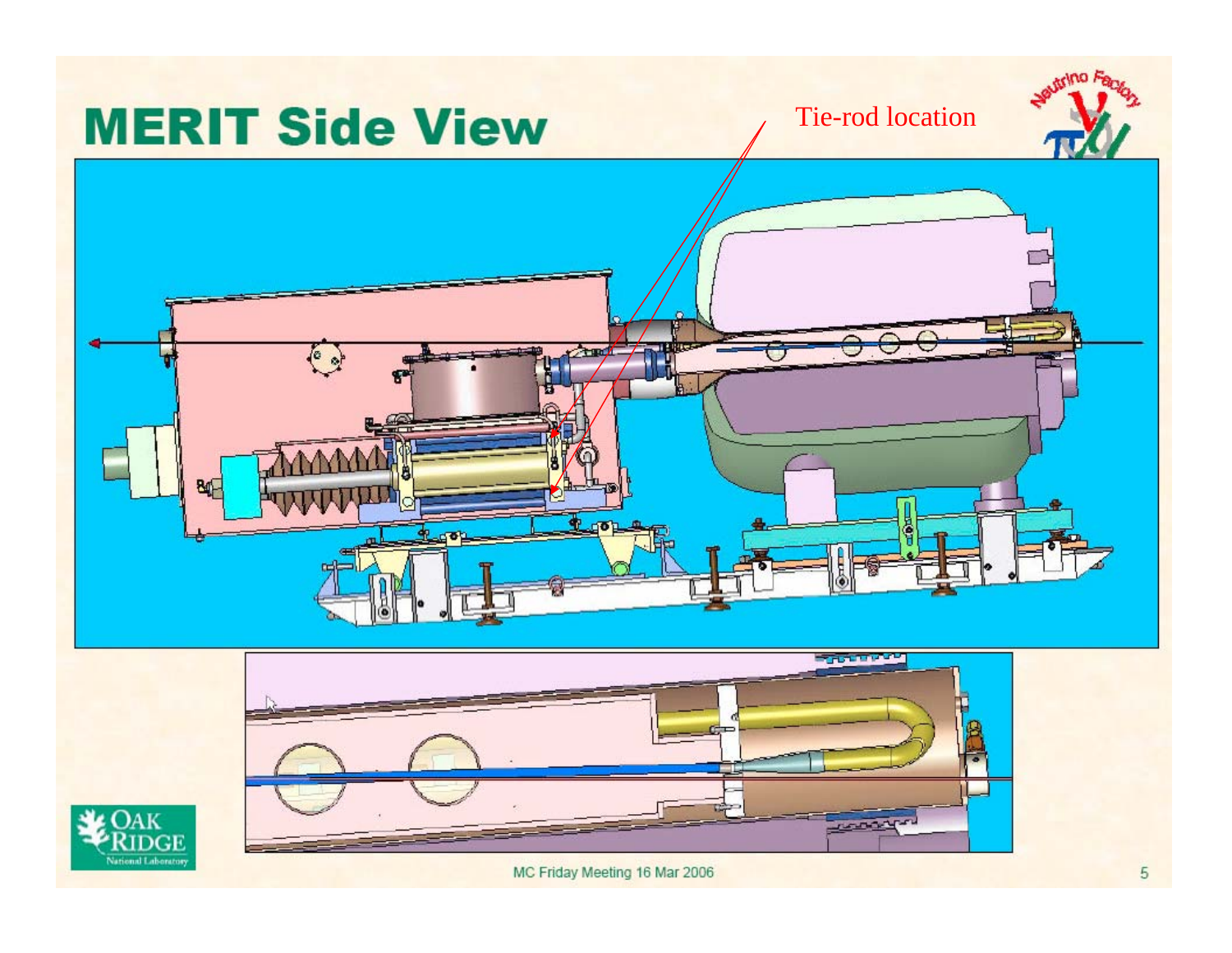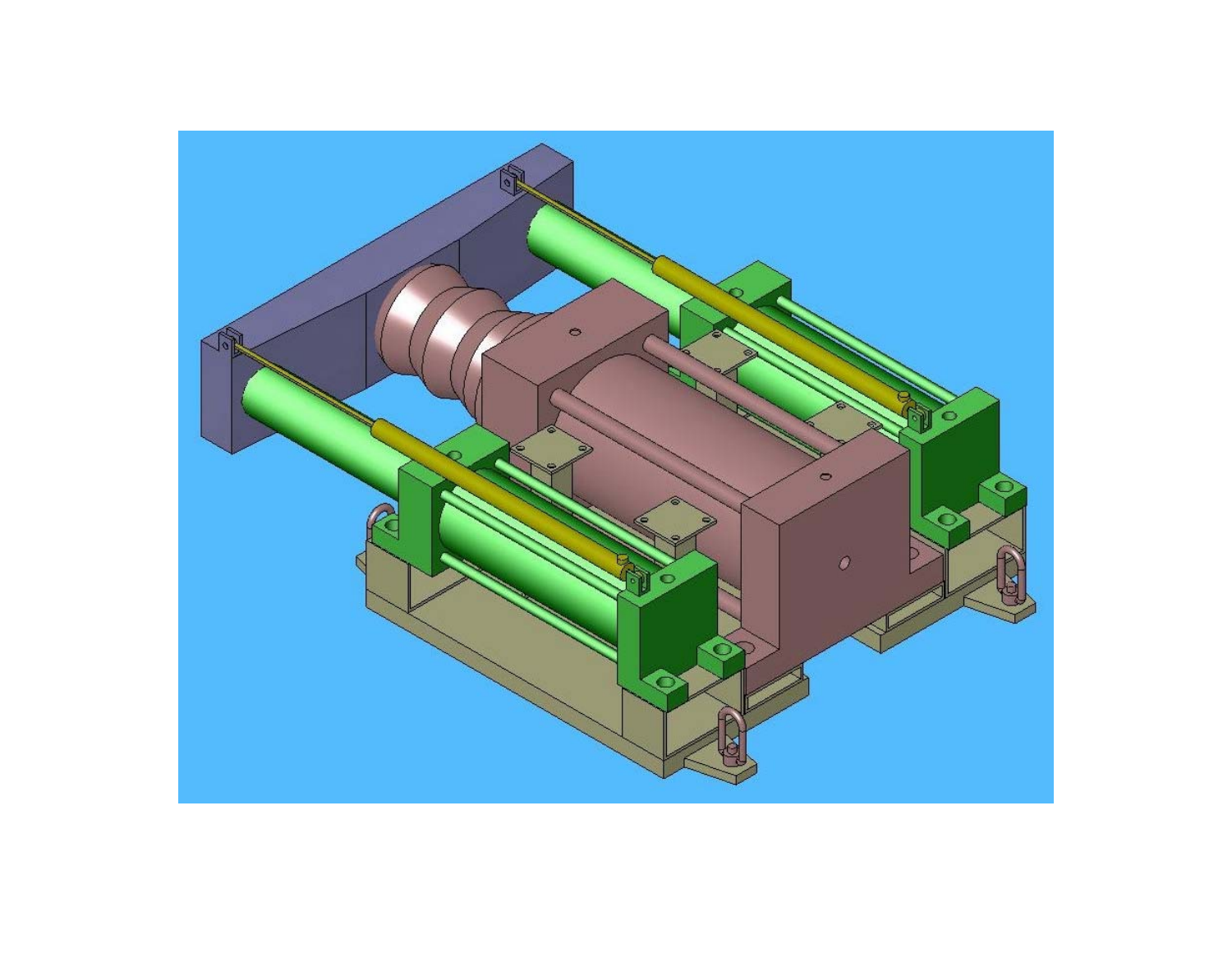# Tie-rod Specifications Indicate that They Should Be Non-Magnetic

### • *1.1.1Tie Beam*

1.1.1.1 The tie beam shall be a demountable, rigid attachment joining the drive cylinder and the pump cylinder rods so that all three move simultaneously.

1.1.1.2 The tie beam shall be fabricated from SS304L or SS316L.

- • However Stainless Steel 17-4 PH was used.
	- This stainless steel is martensitic in structure.
	- It is significantly stronger than SS304:
		- •Yields at 110 Kpsi instead of 25 Kpsi for SS 304L
	- It is however *Strongly Ferromagnetic in all conditions. (*Allegheny-Ludlam's description).
- • Can we use this material for the Merit syringe system or do we send it back and risk schedule delays?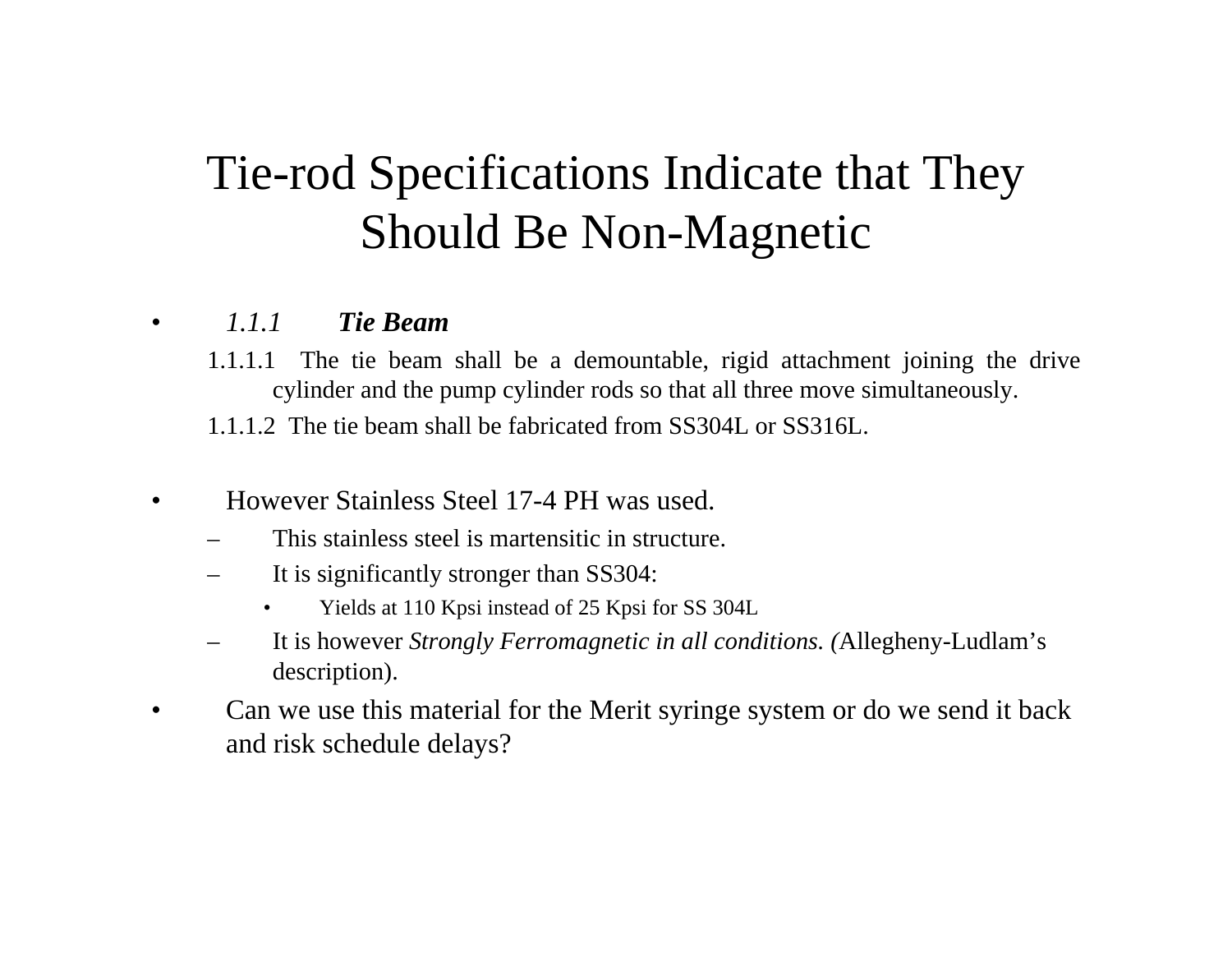### Calculate the Field at the Tie-rods



- • The upper figure shows the geometry of the solenoid:
	- Coils in red
	- Tie-rod is in blue
		- Tie-rod is assumed to have the B-H properties of 1010 steel for these calculations.
- • The lower figure shows the falloff of the field along the axis.
- • The field at the front edge of the tie-rod (closest to the magnet) is
	- $-$  B<sub>Z</sub>=0.49 T
	- $B_R = 0.25$  T
	- These are the fields with out the presence of iron which will distort the fields locally.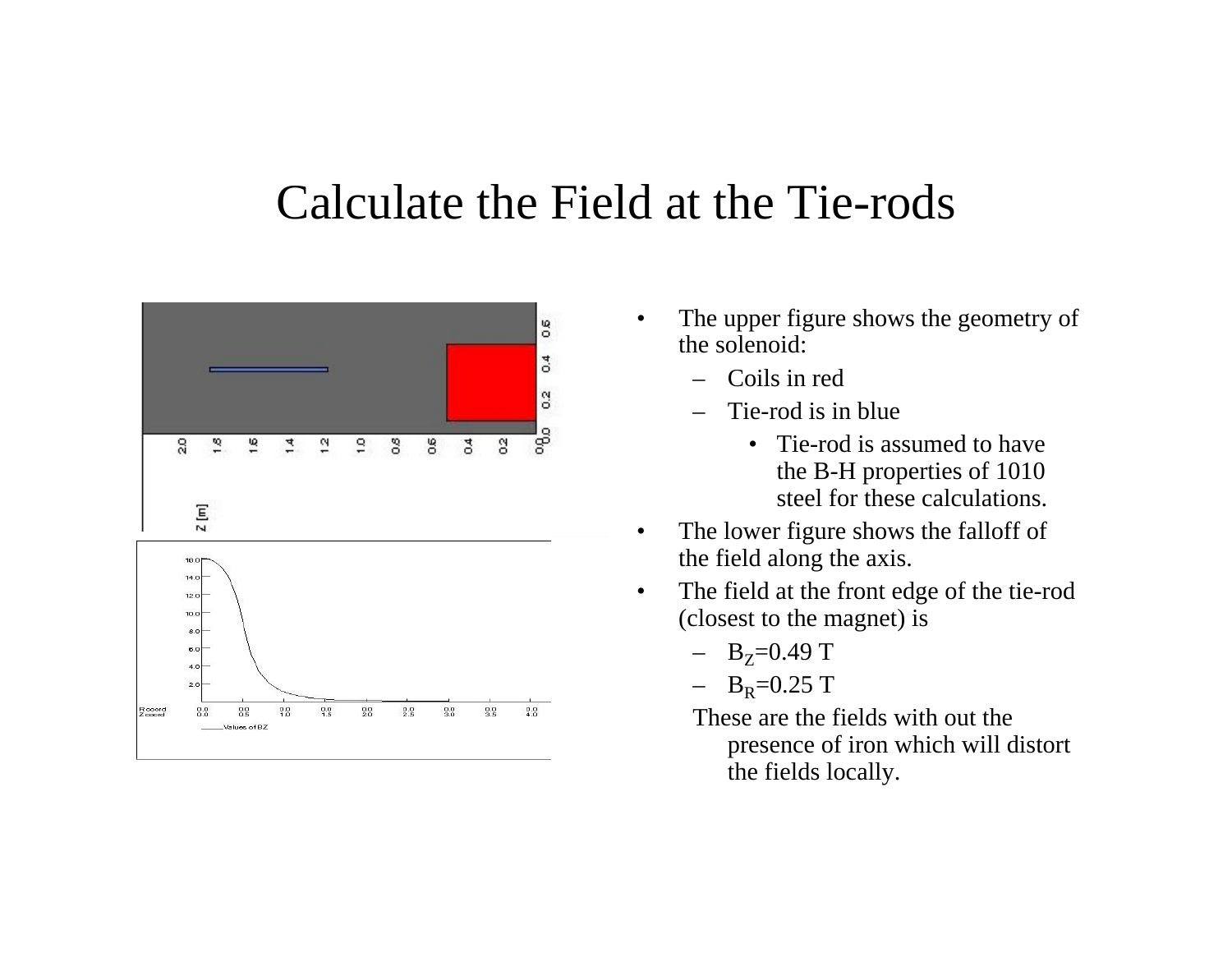The Force Can Be Obtained by Integrating the Maxwell Stress Tensor on a Surface Surrounding the Steel

• The force from the Maxwell stress tensor is given by the following equations where the integration is performed over a surface that surrounds the steel:

$$
F_Z = \int_S (B_Z \vec{H} \cdot \hat{n} - \frac{1}{2} \vec{B} \cdot \vec{H} \hat{n} \cdot \hat{z}) dS
$$
  

$$
F_R = \int_S (B_R \vec{H} \cdot \hat{n} - \frac{1}{2} \vec{B} \cdot \vec{H} \hat{n} \cdot \hat{r}) dS
$$

- Since we have a 2D (cylindrically symmetric) model, the force is reduced by a factor that corresponds to the circumference subtended by the tie-rods.
	- I have assumed that all eight tie-rods are at the same radius which over estimates the force.